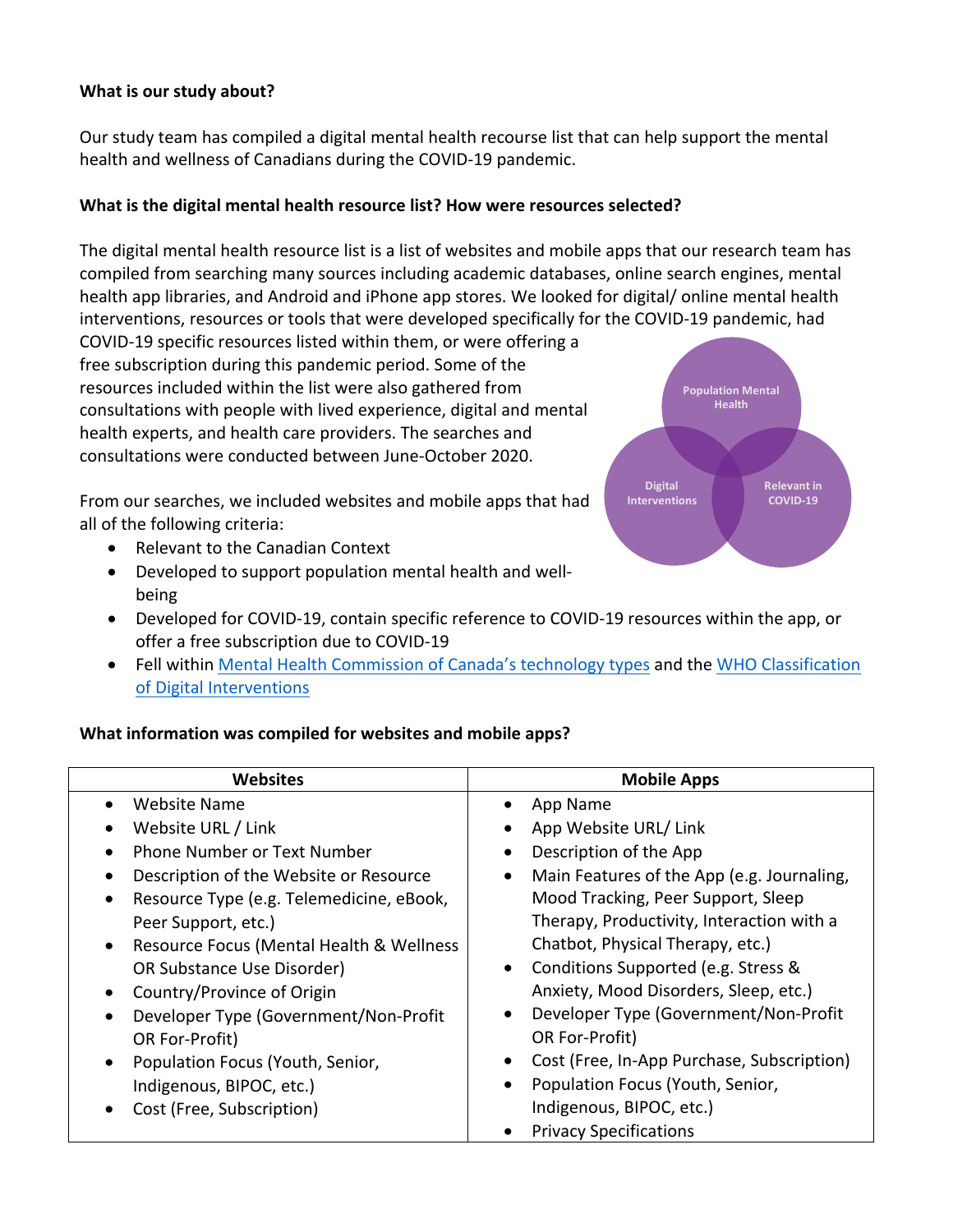| Available Languages (English, French, |
|---------------------------------------|
| Spanish, etc.)                        |

## **How were the Resources Evaluated?**

Neither the study team nor the Centre for Addiction and Mental Health endorse any of the specific interventions included in mental health resource list. The study team encourages individuals to complete their own evaluation of the resources. Suggestions for how to approach this evaluation are shown below.

*Websites*: Due to the large number of websites collected (and several websites acting as hubs with many additional resource links), the research team did not evaluate the websites included in the resource list. The Mental Health Commission of Canada has developed an evaluation tool checklist that enables users to conduct a self-evaluation of a digital resource they are interested in using. If you are interested in self-evaluating a website/resource click here to view and use the evaluation tool checklist (see page. 24).

*Mobile Apps:* We have evaluated mobile apps within our list using the American Psychiatric Association (APA)'s framework (and several prior ratings from the Beth Israel Deaconess Medical Centre Division of Digital Psychiatry). The goal of the APA evaluation model is not to rank or rate apps, but instead help people to determine an app's usefulness, security, and relevance. The Mental Health Commission of Canada has also developed a resource for how to make an informed choice regarding app selection.

# **Accessing the Resources:**

Below are the links to our gallery of resources that can help support the mental health and wellness of Canadians during the COVID-19 pandemic. These links were created using Airtable, an online database building tool. Airtable is best viewed on a desktop computer using google chrome. You can access Airtable on your mobile device as well through a web page or by downloading the Airtable app.

### How to find what you are looking for?

### *Note: these features work best on a laptop or non-mobile device*

- Use the filter: This feature allows you to find specific types of resources from our list.
	- 1. Click on the filter button on the top view bar to display the filter menu
	- 2. Click on the "add filter" button
	- 3. Beside the "Where", you can update the field to customize the records you would like to see
	- 4. You can add multiple filters to combine the logic using "And" or "Or"
- **Use the sort feature**: This feature allows you to specify the order in which you would like to view the records. (e.g. A to Z by resource name, population focus, or country)
	- 1. Click on the sort button the top view bar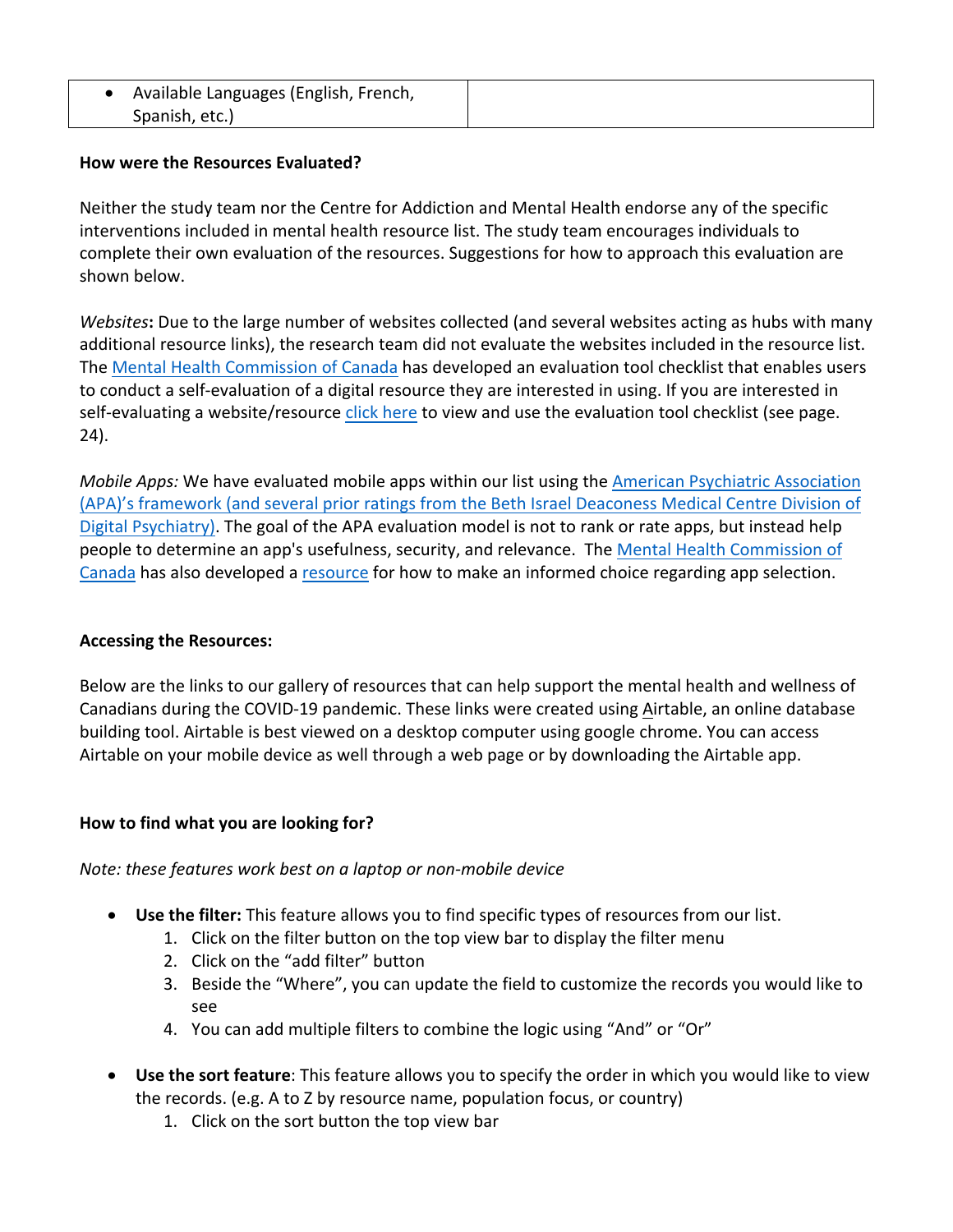- 2. Select the "pick a field to sort by" button to sort the records by preferred sort criteria
- Use the search feature: You can find a specific resource by name or typing out a feature. If you are searching for a specific resource, or searching for a key term, type the resource name or key term into the search bar on the top view bar.

## **Viewing the Resource in More Detail:**

If you would like to view a resource you may be interested in more detail, click on the resource tile to expand the selected resource. In this expanded view, you can see the full description of the resource and can select the external URL (website link) to view the resource homepage or download an app.

### **Want to View or Print the Resource Document as a PDF?**

Do not have reliable access to internet? Want to print the resource document out? Want to save and send the document as a PDF? Follow these steps:

- 1. Click the "..." icon on the top view bar
- 2. Select the "print view" button
- 3. You will have the option to save the resource document as a PDF
- 4. Once saved as a PDF, you can print the resource document, email the PDF version, or save the PDF version on your computer.

## **Technology Help**

Are you a newcomer, senior or older adult who needs support in using technology or digital tools?

Connected Canadians is a non-profit organization of volunteers who are well-versed in using technology and digital solutions. Volunteers are paired with newcomers, seniors or older adults who need support in using technology and digital solutions. Volunteers work with newcomers and seniors to tackle technology challenges that arise when using new technologies and tools.

If you are interested in signing up for remote help with Connected Canadians: Click here

### **Resources to Support the Homeless Population**

Our team has found resources to help support the homeless population in accessing the many digital mental health resources that are available. These resources include free phone and data plan programs, free community voice mailboxes, and free WIFI spots.

Phones & Data Plan Programs:

- Telus Mobility for Good COVID-19 Emergency Response
- UHN Phone Connect
- Rogers Supporting Women in Crisis
- Frontline Connect